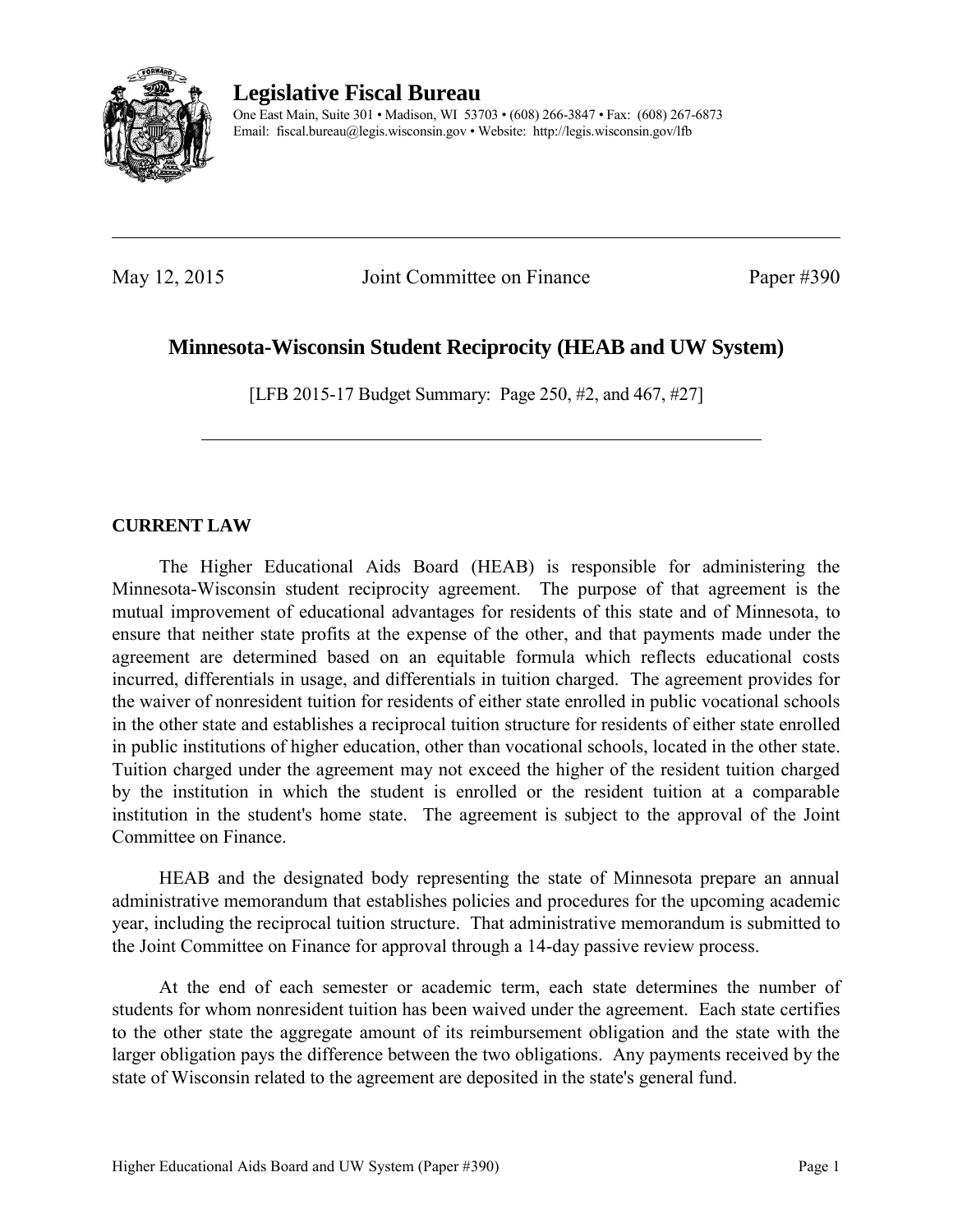#### **GOVERNOR**

 Transfer the authority to enter into a student reciprocity agreement with the state of Minnesota from HEAB to the UW System Authority Board of Regents on July 1, 2016, and make entering into such an agreement optional, instead of required as under current law. Delete the GPR sum sufficient appropriation under HEAB for payments to Minnesota under the agreement in 2016-17 (-\$7,200,000 GPR). Under the bill, the UW System Authority Board of Regents would be responsible for making any payments required under the agreement to Minnesota. Specify that the UW System Authority would not be liable for any reimbursement obligation under the agreement that accrues before July 1, 2016.

 Delete language making such an agreement subject to approval by the Joint Committee on Finance and requiring that the annual administrative memorandum related to the agreement be approved by the Joint Finance Committee through a passive review process. Delete language specifying that payments received under the agreement be deposited in the state's general fund (-\$12,240,300 GPR-REV). This would permit the UW System Authority to retain all tuition revenues paid by Minnesota students attending UW institutions under the agreement instead of transferring the amount of tuition paid that exceeds the Wisconsin resident tuition rate to the state's general fund.

#### **DISCUSSION POINTS**

1. Table 1 shows the number of Minnesota students who enrolled in UW institutions; the number of Wisconsin students who enrolled in University of Minnesota (UM) and Minnesota State Colleges and Universities (MnSCU) institutions; payments made by HEAB to the state of Minnesota, UM, and MnSCU institutions; the amount of tuition paid by Minnesota students that was deposited in the general fund; and the net effect of the agreement on the state's general fund in each of the most recent 10 years.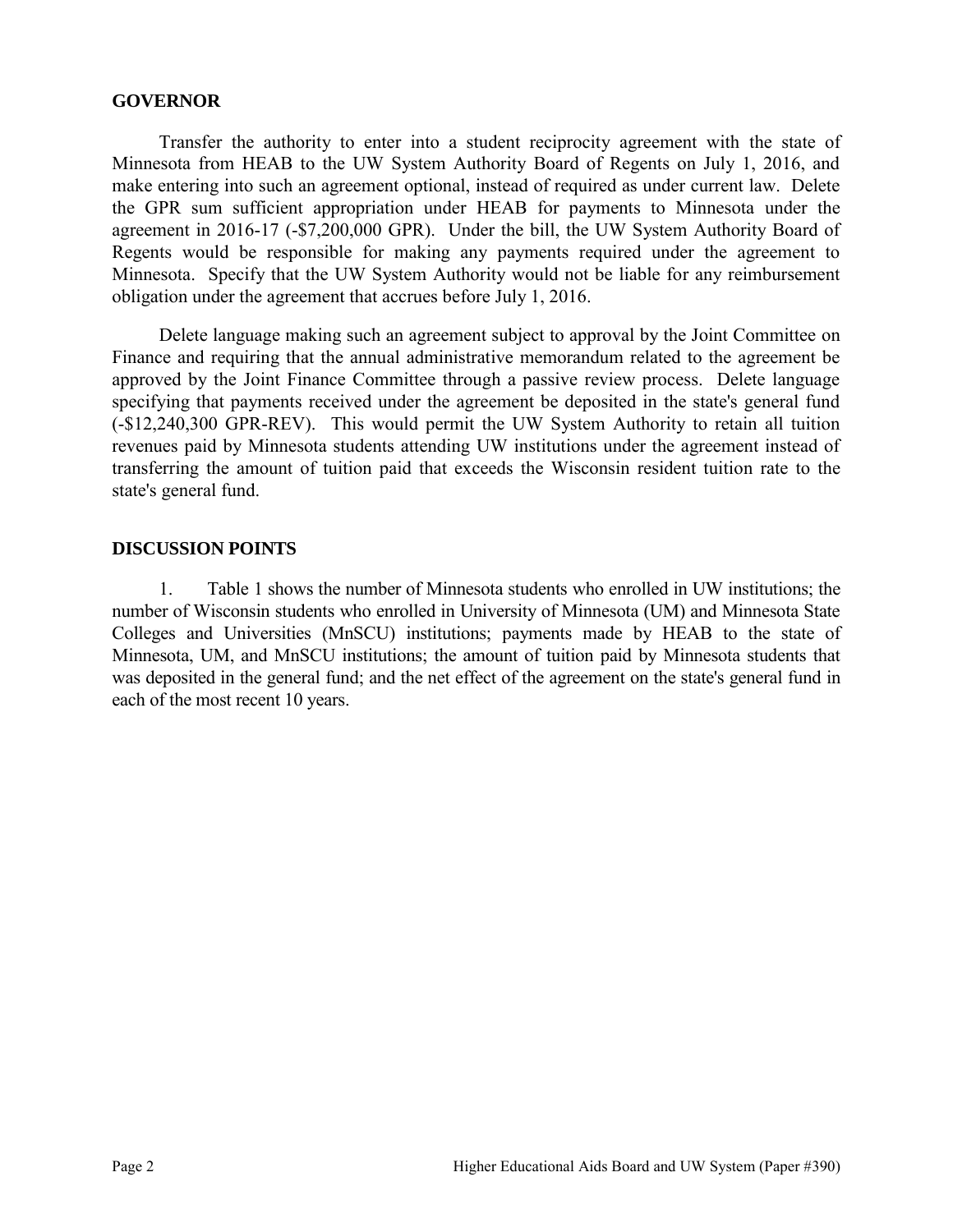#### **TABLE 1**

|          |                   |                    | Total WI    |              |              |
|----------|-------------------|--------------------|-------------|--------------|--------------|
|          | <b>MN</b> Student | <b>WI</b> Students | Payments    |              | Net Effect   |
| Academic | Enrolled          | Enrolled           | to MN, UM,  | Tuition      | on the       |
| Year     | in WI             | in MN              | and MnSCU   | Differential | General Fund |
| 2004-05  | 13,139            | 11,409             | \$6,514,759 | \$8,204,476  | \$1,689,717  |
| 2005-06  | 13,595            | 11,418             | 7,770,537   | 8,685,989    | 915,452      |
| 2006-07  | 13,686            | 11,646             | 10,017,151  | 9,658,594    | $-358,557$   |
| 2007-08  | 13,726            | 11,308             | 10,529,953  | 9,063,320    | $-1,466,633$ |
| 2008-09  | 14,034            | 10,690             | 11,249,275  | 8,944,233    | $-2,305,042$ |
| 2009-10  | 14,152            | 10,301             | 12,886,505  | 8,683,624    | $-4,202,881$ |
| 2010-11  | 14,431            | 10,181             | 12,233,852  | 8,379,674    | $-3,854,178$ |
| 2011-12  | 14,590            | 9,848              | 11,292,821  | 13,586,567   | 2,293,746    |
| 2012-13  | 14,523            | 9,282              | 9,596,015   | 12,557,217   | 2,961,202    |
| 2013-14  | 14,186            | 8,794              | 8,204,228   | 12,240,284   | 4,036,056    |
|          |                   |                    |             |              |              |

#### **MN-WI Reciprocity Enrollment and Payment History**

Total WINDS

2. As shown in Table 1, HEAB has made payments to the state of Minnesota under the agreement in each of the most recent 10 years. Beginning in 2008-09, HEAB has also made payments to UM and MnSCU institutions related to the Wisconsin reciprocity supplement program. This program provides a tuition credit to Wisconsin students enrolled in UM and MnSCU institutions which, in most cases, is equal to the difference in the resident tuition charged by the institution in which the student is enrolled and resident tuition charged by a comparable UW institution. Beginning in 2012-13, only students who have been continuously enrolled since the 2011-12 academic year have been eligible for the Wisconsin reciprocity supplement program. The program is set to end at the end of the current academic year at which point payments to UM and MnSCU institutions will cease. As shown in Table 1, total payments to the state of Minnesota, UM, and MnSCU institutions have declined in the most recent two years as the Wisconsin reciprocity supplement program has been phased out.

3. Under current law, UW institutions retain only the portion of tuition paid by Minnesota students that is equal to what a similar Wisconsin resident student would have paid. Any additional tuition paid by Minnesota students is deposited in the state's general fund. The amount of tuition paid by full-time Minnesota undergraduates that is transferred to the state's general fund varies significantly by UW institution. Transfers are highest from UW-Madison and UW-Milwaukee where the amount of tuition paid by full-time Minnesota undergraduates exceeds Wisconsin resident undergraduate tuition by \$2,787 and \$3,628, respectively, in the current academic year. The amount transferred to the general fund by other UW institutions varies from \$263 to \$500 per full-time Minnesota undergraduate student. Three UW institutions (Eau Claire, La Crosse, and the UW Colleges) do not transfer any tuition paid by Minnesota undergraduates to the general fund because resident tuition at those institutions exceeds resident tuition charged by comparable MnSCU institutions. The total amount of tuition paid by Minnesota students that was transferred to the general fund is shown in Table 1 under the heading "Tuition Differential." (Attachment 1 shows resident, reciprocity, and nonresident undergraduate tuition rates charged by UW, UM, and MnSCU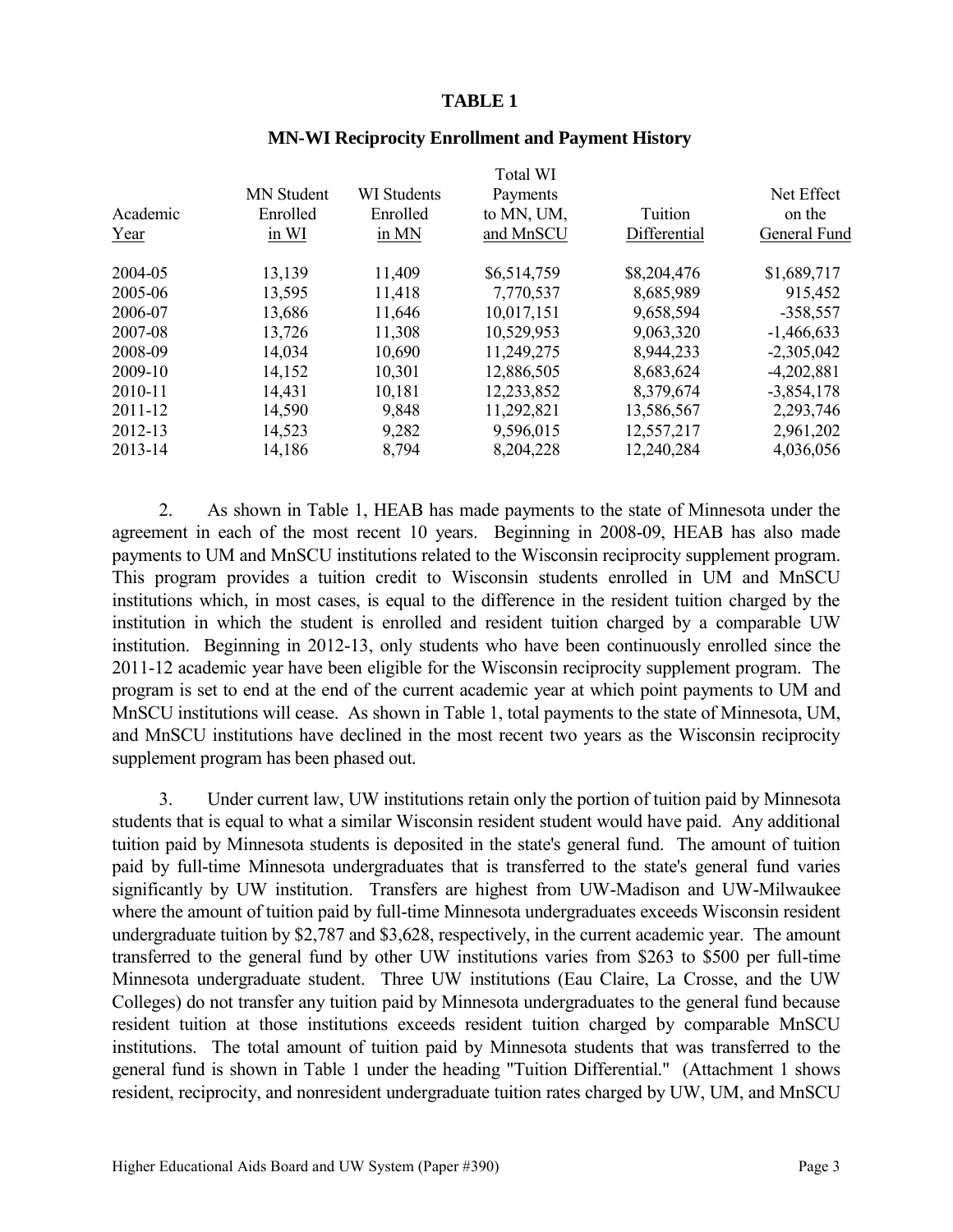institutions in 2014-15.)

4. The net effect of the agreement on the state's general fund is the difference between the total amount of payments made by HEAB to the state of Minnesota, UM, and MnSCU institutions and the amount of tuition paid by Minnesota students that is deposited in the general fund. While the agreement had a negative effect on the general fund from 2006-07 to 2010-11, the agreement has had a positive effect on the general fund in the most recent three years. In 2013-14, the agreement had a positive effect on the state's general fund balance of \$4.0 million.

5. Over the time period shown, enrollment by Minnesota students in UW institutions has increased by 8% while enrollment by Wisconsin students in UM and MnSCU institutions has decreased by 23%. (Attachment 2 shows the number of undergraduate students who enrolled in UW, UM, and MnSCU institutions under the agreement in fall, 2013.) These changes in enrollments have contributed to the increases in the payments made by Wisconsin to Minnesota under the agreement. Payments under the agreement are based on the reciprocity cost of instruction, which is equal to 64% of total per credit instructional costs as calculated by the UW System, and the amount of tuition paid by students enrolled under the agreements. Tuition paid by both Minnesota and Wisconsin students now exceeds the reciprocity cost of instruction in most cases. Because more Minnesota students attend UW institutions, the total tuition paid by Minnesota students exceeds the total reciprocity cost of educating those students by a greater amount than the tuition paid by Wisconsin students attending UM and MnSCU exceeds the total reciprocity cost of educating these students. As a result, Wisconsin makes an annual payment to Minnesota under the agreement despite more Minnesota students enrolling in UW institutions than Wisconsin students enrolling in UM and MnSCU institutions.

6. Under the bill, the authority and responsibility for the agreement would be transferred from HEAB to the UW System on July 1, 2016. In addition, UW institutions would be permitted to retain all tuition paid by Minnesota students instead of transferring a portion of those tuition revenues to the general fund as under current law. Based on the amount of tuition that was transferred to the general fund by UW institutions in 2013-14, it is estimated that this change would allow UW institutions to retain \$12,240,300 in tuition paid by Minnesota students. However, the UW System would also be responsible for making any payments required under the agreement to the state of Minnesota. These payments are currently made through a sum sufficient GPR appropriation for that purpose under HEAB. The bill would not create a similar sum sufficient GPR appropriation for that purpose under the proposed UW System Authority. Instead, the proposed UW System Authority would be required to make payments to Minnesota under the agreement using GPR funds provided to the Authority through its GPR block grant or using other revenues available to the Authority. It is estimated that payments from Wisconsin to Minnesota under the agreement would be \$6.4 million annually.

7. Table 2 shows the potential fiscal impact on each UW institution of the Governor's proposal to transfer the Minnesota-Wisconsin tuition reciprocity agreement to the proposed UW System Authority. The first column shows the estimated increase in tuition revenues based on the amount of tuition transferred to the general fund by each institution in 2013-14. The second column shows the portion of the year-end payment to Minnesota that each institution could pay if those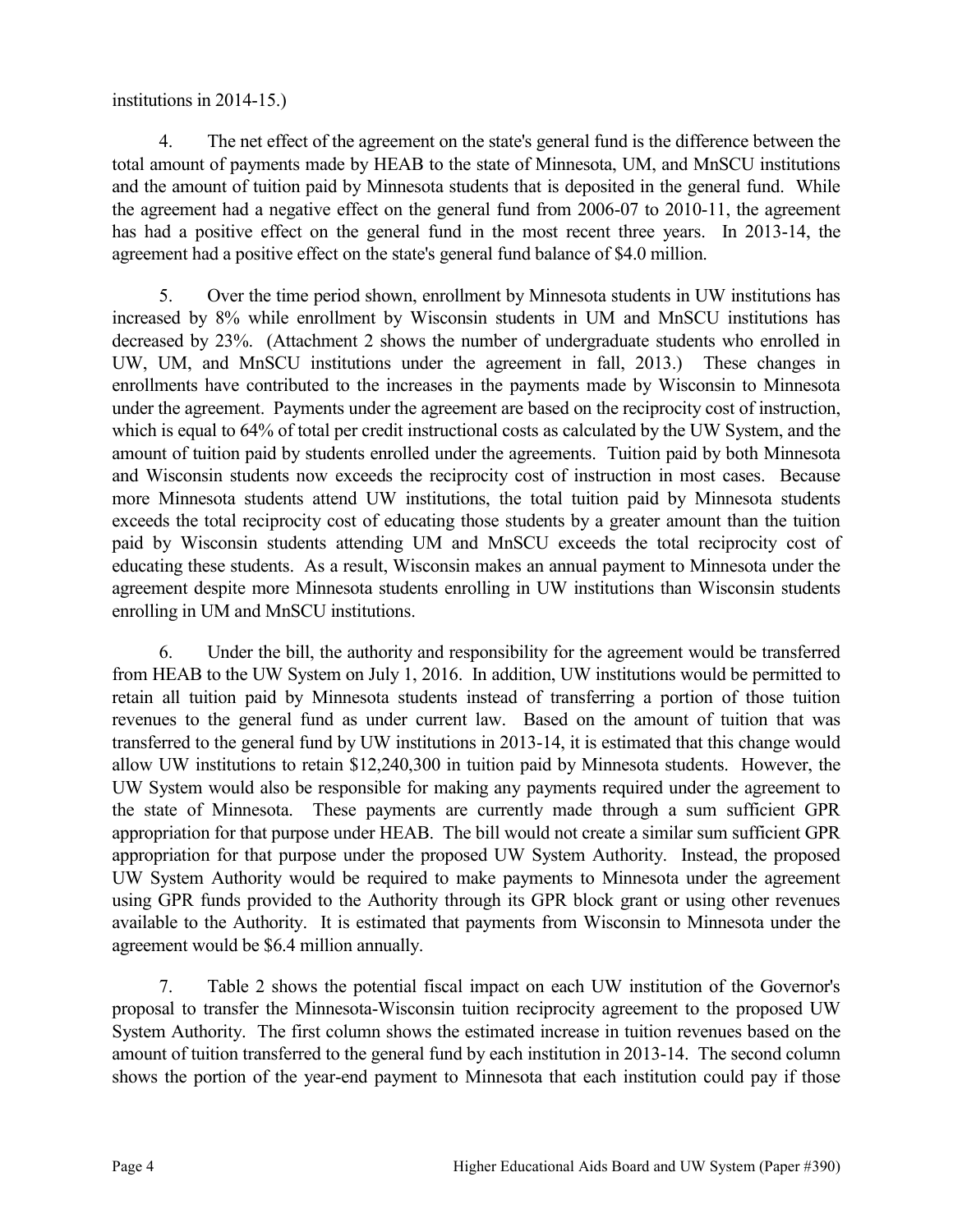payments were proportional to the increase in tuition revenues shown in the first column. The third column shows the estimated net increase in revenues which is equal to the increase in tuition revenues less the institution's portion of the year-end payment to Minnesota. The actual net increase in revenues for each institution would differ if the UW System Authority distributed the cost of the agreement to the institutions in a different manner or if the agreement was modified in a way that would reduce, or eliminate, the year-end payment made to Minnesota.

#### **TABLE 2**

### **Potential Fiscal Impact on Each UW Institution of the Governor's Proposal to Transfer the Minnesota-Wisconsin Tuition Reciprocity Agreement to the Proposed UW System Authority**

|                      |                          | <b>Institution's Portion</b> |              |
|----------------------|--------------------------|------------------------------|--------------|
|                      | Estimated                | of Payment                   |              |
|                      | Increase                 | to Minnesota                 |              |
|                      | in Tuition               | Based on Increase            | Net Increase |
|                      | <b>Revenues Retained</b> | in Tuition                   | in Revenues  |
| Madison              | \$8,853,800              | $-$ \$4,629,300              | \$4,224,500  |
| Milwaukee            | 1,337,100                | $-699,100$                   | 638,000      |
| Eau Claire           | 14,900                   | $-7,800$                     | 7,100        |
| Green Bay            | 27,800                   | $-14,500$                    | 13,300       |
| La Crosse            | 219,800                  | $-114,900$                   | 104,900      |
| Oshkosh              | 28,900                   | $-15,100$                    | 13,800       |
| Parkside             | 3,600                    | $-1,900$                     | 1,700        |
| Platteville          | 45,800                   | $-24,000$                    | 21,800       |
| River Falls          | 1,041,600                | $-544,600$                   | 497,000      |
| <b>Stevens Point</b> | 199,700                  | $-104,400$                   | 95,300       |
| Stout                | 213,700                  | $-111,800$                   | 101,900      |
| Superior             | 236,800                  | $-123,800$                   | 113,000      |
| Whitewater           | 16,800                   | $-8,800$                     | 8,000        |
|                      | \$12,240,300             | $-$ \$6,400,000              | \$5,840,300  |

8. Under the bill, the Board of Regents would have the authority to negotiate changes to the agreement with the Minnesota or to terminate the agreement. Under the terms of the current agreement, there would be a four-year phase-out period if the Board of Regents were to terminate the agreement. The UW System President has indicated that, if given the authority to do so, the Board may engage in negotiations with Minnesota to reduce or eliminate Wisconsin's payments under the agreement.

9. One option that could reduce Wisconsin's payments under the agreement would be to renegotiate the agreement such that payments would be calculated based on a higher percentage of costs than the 64% that is currently used. Because a greater number of Minnesota students enroll under the agreement than Wisconsin students, increasing the percentage of cost used to calculate the payment would increase Minnesota's costs under the agreement by a greater amount than it would increase Wisconsin's costs and thus reduce Wisconsin's overall obligation. Table 3 compares the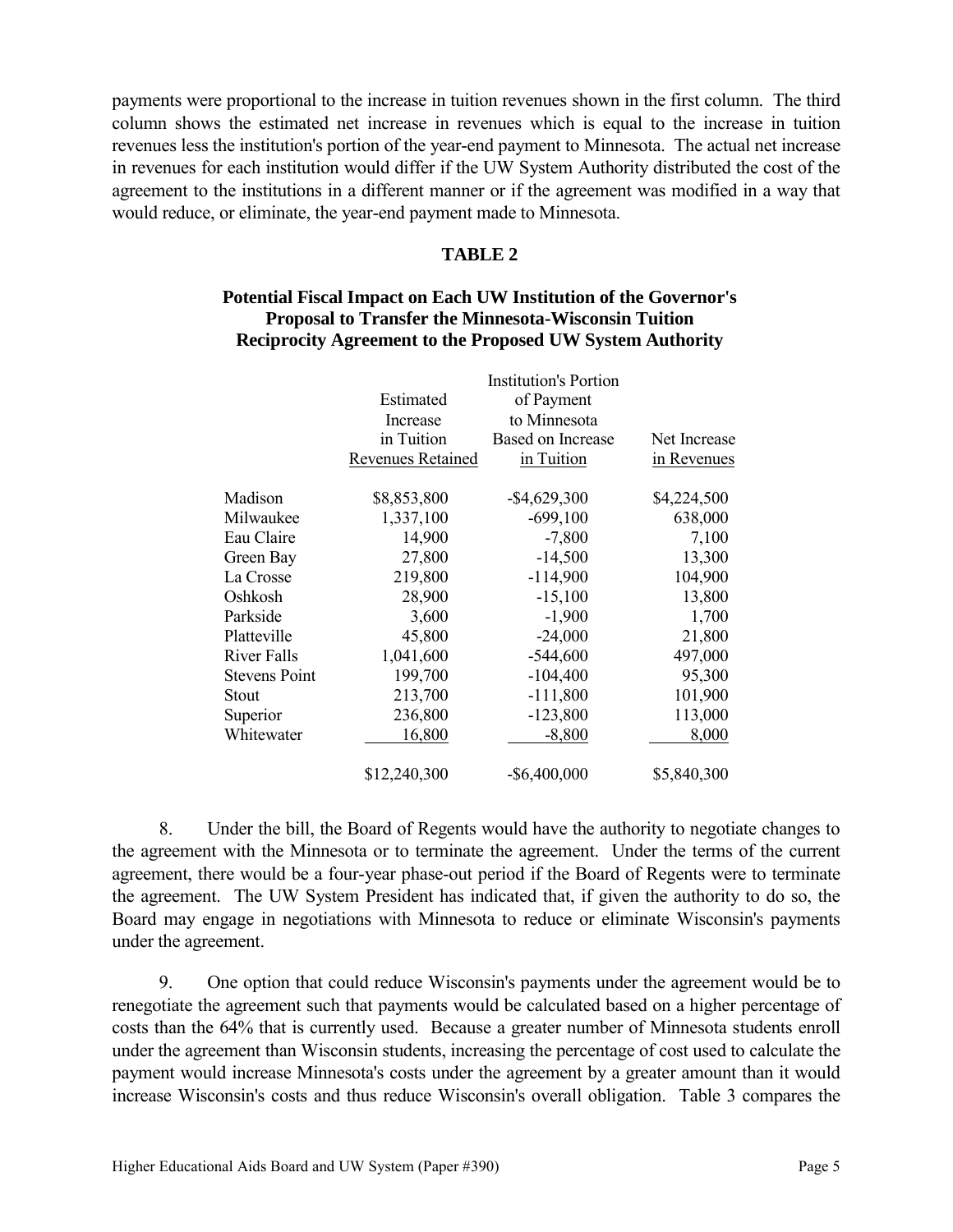payments Wisconsin has made to Minnesota in the most recent three years to the payments that would have been made had the payments been calculated using 100% of cost. Table 3 excludes payments made by Wisconsin to UM and MnSCU institutions related to the Wisconsin reciprocity supplement program. As shown in the table, if payments had been calculated using 100% of costs, Wisconsin's potential obligation would have been negative, meaning Minnesota would have made payments to Wisconsin in each of the most recent three years.

### **TABLE 3**

#### **Actual Payments Made Under Reciprocity Agreement and Estimated Payments If Payments Had Been Based on 100% of Cost for 2011-12, 2012-13, and 2013-14**

|         | Actual<br>Payment | Estimated Payment if<br>Payments Had Been<br>Based on 100% of Cost |
|---------|-------------------|--------------------------------------------------------------------|
| 2011-12 | \$6,129,866       | $-$ \$4,388,006                                                    |
| 2012-13 | 6,780,228         | $-5,012,550$                                                       |
| 2013-14 | 6,407,461         | $-6,724,226$                                                       |

10. In February, 2014, the ad hoc tuition policy faculty committee at UW-Madison submitted a report to the Faculty Senate at that institution which included a discussion of a proposal to exclude UW-Madison from the Minnesota-Wisconsin student reciprocity agreement. The committee estimated that if UW-Madison were excluded from the reciprocity agreement and the students currently attending UW-Madison under the agreement were replaced by students paying full, nonresident tuition, tuition revenues at UW-Madison could increase by \$52 million annually. In order to realize this additional revenue, the Regents would have to modify their current policy limiting the enrollment of nonresident undergraduate students to 27.5% of total undergraduate enrollment at any UW institution to permit UW-Madison to increase the number of nonresident undergraduates enrolled to 39% of total nonresident enrollment. Under the current policy, Minnesota students enrolled through the reciprocity agreement are not considered to be nonresident students for the purpose of this limit.

11. If UW-Madison were to be excluded from the reciprocity agreement, Minnesota may wish to exclude its flagship institution, UM-Twin Cities, from the agreement as well. In that case, Wisconsin students wishing to attend that institution would be charged the full, nonresident rate, currently \$19,310, instead of the resident rate, \$12,060, as under the agreement. In fall, 2013, there were 3,723 Wisconsin resident undergraduate students enrolled at UM-Twin Cities compared to 3,209 Minnesota resident undergraduate students enrolled at UW-Madison. If there had been no reciprocity agreement with Minnesota, it is likely that some number of Wisconsin students currently enrolled at UM-Twin Cities would have chosen to attend UW-Madison. If UW-Madison had enrolled all of the Wisconsin students enrolled as undergraduates at UM-Twin Cities in fall, 2013, it would have either had to increase its total undergraduate enrollment by 514 students, the amount by which enrollment of Wisconsin undergraduate students at UM-Twin Cities exceeds enrollment of Minnesota undergraduate students at UW-Madison, or reduce the number of nonresidents enrolled by the same amount. Reducing the number of nonresidents enrolled to accommodate the number of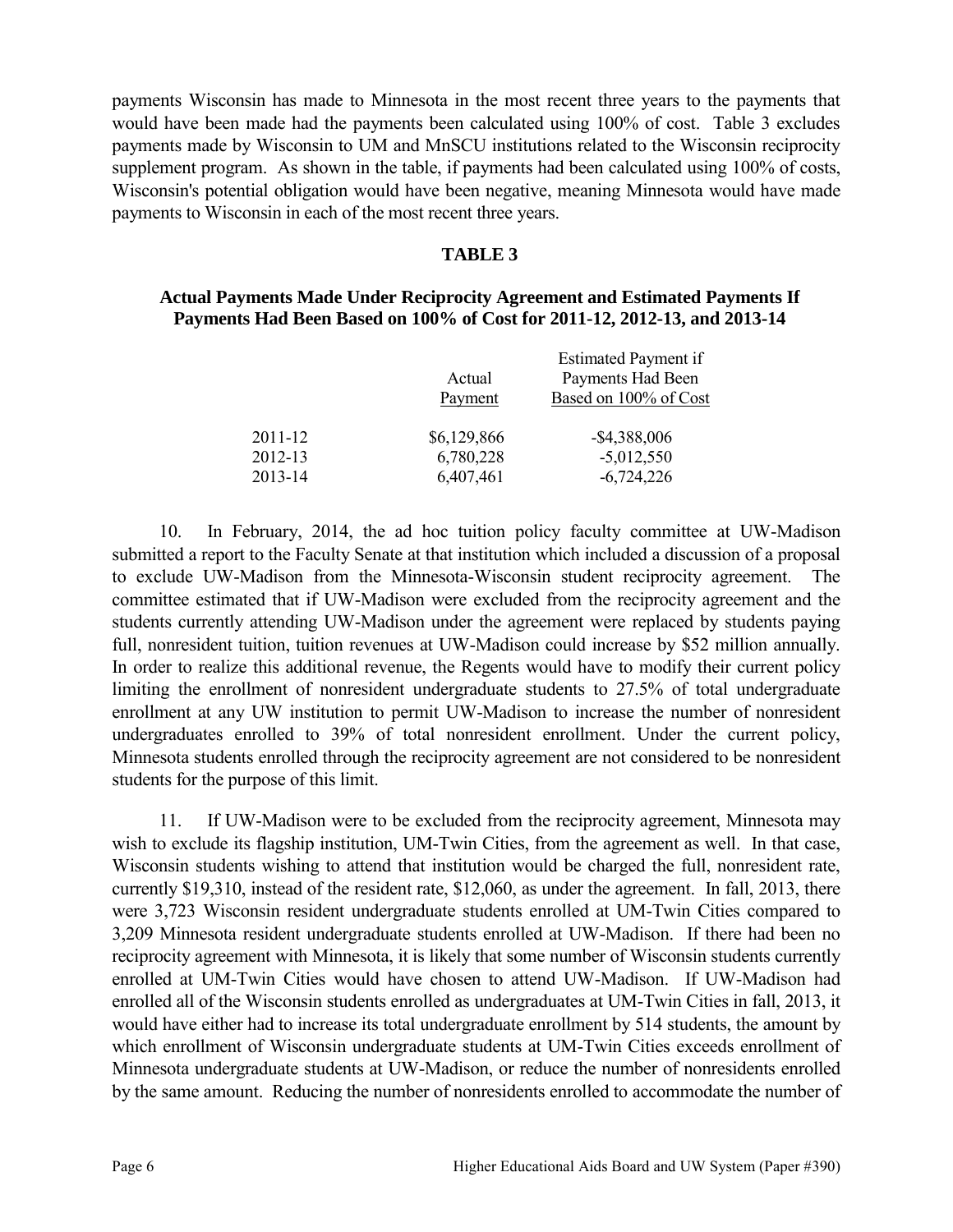Wisconsin students currently enrolled at UM-Twin Cities would have reduced UW-Madison's tuition revenues rather than increased them as suggested by the faculty committee.

12. If the agreement were to be terminated, as opposed to modified to base payments on 100% of costs, to exclude UW-Madison, or in some other manner, the action could reduce tuition revenues for the UW System with UW institutions that enroll the most Minnesota students being the most impacted. In fall, 2013, Minnesota students represented more than 20% of total undergraduate enrollment at the following four UW institutions: (a) UW-Eau Claire (21.7%); (b) UW-Stout (27.2%); (c) UW-Superior (38%); and (d) UW-River Falls (47.2%). If the agreement were to be terminated and Minnesota students were charged full, nonresident tuition, it is expected that enrollment at those institutions would decrease substantially, which would cause a substantial decrease in tuition revenues. Some number of these students would be replaced with Wisconsin resident students who, in the absence of the reciprocity agreement, would chose to enroll in UW institutions instead of UM and MnSCU institutions. However, there are significantly more Minnesota students enrolled in UW institutions other than UW-Madison than there are Wisconsin students enrolled in UM and MnSCU institutions other than UM-Twin Cities. In fall, 2013, 10,686 Minnesota students enrolled in UW institutions other than UW-Madison while 4,454 Wisconsin students enrolled in UM and MnSCU institutions other than UM-Twin Cities, a difference of more than 6,200 students.

13. If the reciprocity agreement were to be terminated, the Board of Regents could continue to charge Minnesota students the Wisconsin resident tuition rate or the Wisconsin resident rate plus a premium or surcharge at certain UW institutions in order to maintain enrollment levels at those institutions. The Board of Regents has used its statutory authority to establish tuition for different classes of students to create or join programs that allow certain nonresident students to pay less than the full, nonresident tuition rate to attend UW institutions. The largest of these programs is the Midwest Student Exchange Program (MSEP). This program allows undergraduate and graduate students from participating states, including Illinois, Indiana, Kansas, Michigan, Missouri, Nebraska, and North Dakota, to attend colleges or universities in other participating states at a tuition rate of no more than 150% of resident tuition. All UW institutions except Madison and Platteville currently participate in MSEP as do the UW Colleges Marinette and Rock County campuses. In fall, 2014, 2,596 undergraduate students and 66 graduate students attended UW institutions through MSEP. In addition to MSEP, the Tri-State Initiative at UW-Platteville allows nonresident undergraduate students from Illinois and Iowa who have been admitted to certain programs to pay the resident tuition rate plus a premium of \$4,000 per year. In fall, 2014, 1,607 students enrolled in UW-Platteville through the Tri-State Initiative.

14. However, without an agreement, there would be no guarantee that Minnesota institutions would similarly charge Wisconsin students a rate that is less than the full, nonresident rate. If Minnesota institutions were to charge Wisconsin student the full, nonresident rate, access to those institutions by Wisconsin students would be decreased.

15. Under the bill, the Board of Regents would be permitted but not required to enter into a student reciprocity agreement with Minnesota. If the Committee wishes to preserve the Minnesota-Wisconsin student reciprocity agreement in some form, the Committee could modify the bill to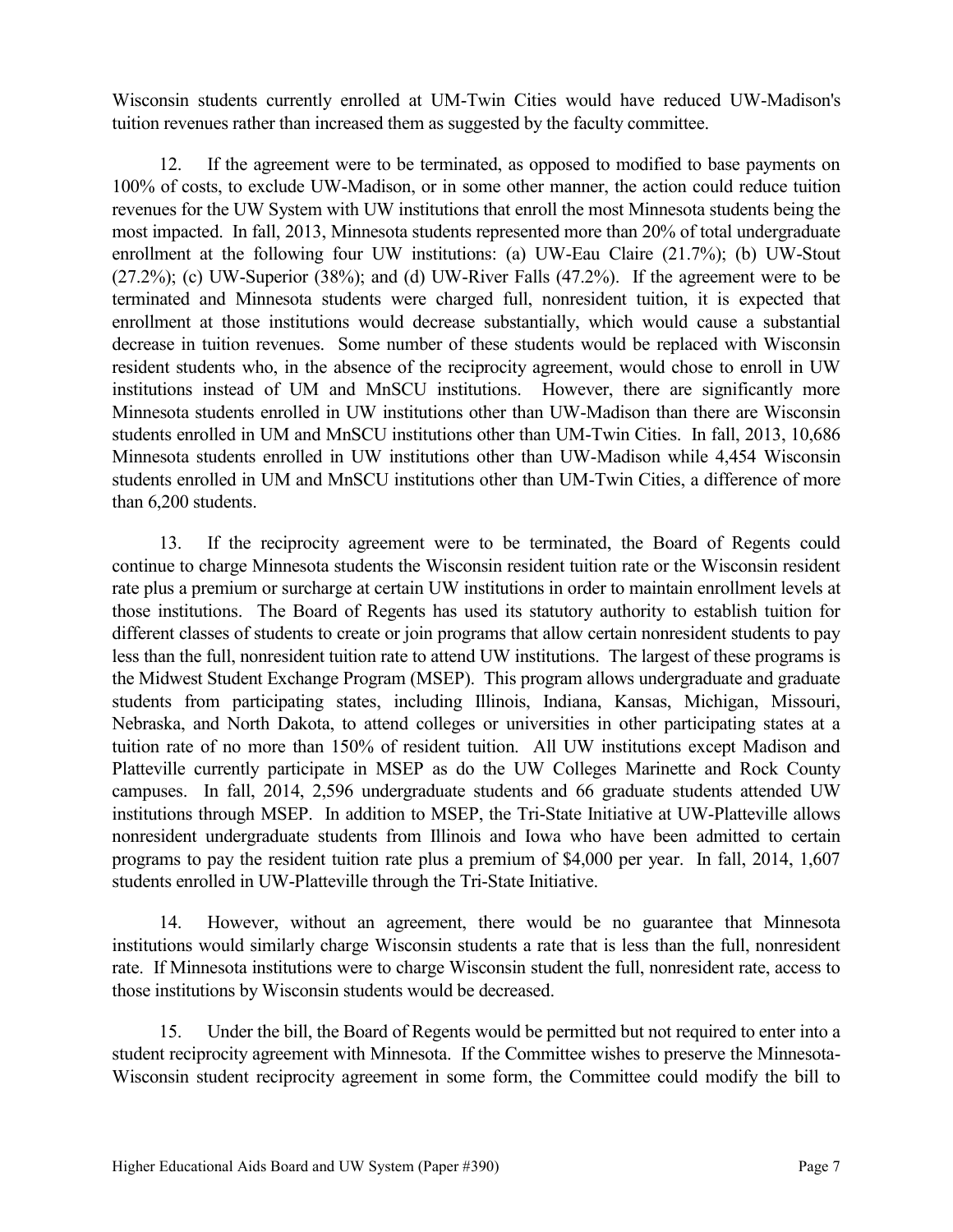require, instead of permit, the Regents to enter into such an agreement.

16. The UW System has requested that the bill be modified to delete current language related to the calculation of payments under the agreement and limiting the amount of tuition charged to students under the agreement to the higher of the resident tuition at the institution attended or a comparable institution in the student's home state. The UW System argues that the language related to the calculation of payments would limit the Regents' ability to negotiate with Minnesota to reduce or eliminate the payment Wisconsin currently makes under the agreement. In addition, the language limiting the amount of tuition charged to students under the agreement to the higher of the resident tuition at the institution attended or a comparable institution in the student's home state would prohibit both states from charging students from the other state a surcharge or a premium.

17. Under the bill, the Board of Regents would have the authority to negotiate changes to the agreement with Minnesota or to terminate the agreement without the approval of the Joint Committee on Finance (JFC) or the Legislature as a whole. If the Committee wishes to maintain legislative oversight of the reciprocity agreement with Minnesota, it could modify the Governor's bill to restore the language specifying that the agreement is subject to the approval of the JFC. The Committee could additionally require the Board of Regents to submit the annual administrative memorandum related to the agreement to JFC for approval through a 14-day passive review process.

18. However, the Governor's bill would also recreate the UW System as a public authority, thus giving the UW System more autonomy than it and other state agencies currently have. Authorizing the Board of Regents to negotiate changes to the reciprocity agreement but maintaining JFC oversight may be inconsistent with this proposed increase in autonomy. It is also unclear whether review and approval of the annual administrative memorandum by JFC is necessary or beneficial. However, if the Committee were to delete the language limiting tuition to the higher of the resident tuition at the institution attended or a comparable institution in the student's home state as requested by the UW System, the Committee may wish to continue to approve the annual administrative memorandum as it would contain the tuition rates that would be charged under the agreement.

19. Under the bill, UW institutions would retain all tuition paid by Minnesota students instead of depositing the portion of tuition paid that is in excess of resident tuition into the state's general fund as under current law. In addition, the UW System would be responsible for making any payments due to Minnesota under the agreement. It is estimated that these changes would increase revenues for the UW System by \$12.2 million and increase costs by \$6.4 million for a net benefit to the UW System of \$5.8 million. If the Committee does not wish to transfer authority for the agreement to the Board of Regents but would like to permit UW institutions to retain all tuition paid by Minnesota students, the Committee could delete the Governor's recommendation and instead modify current law to specify that UW institutions should retain all tuition paid by Minnesota students. In this case, the Committee may also wish to delete the GPR sum sufficient appropriation under HEAB for payments related to the agreement and create a PR sum sufficient appropriation under HEAB for moneys received from the UW System or the UW System Authority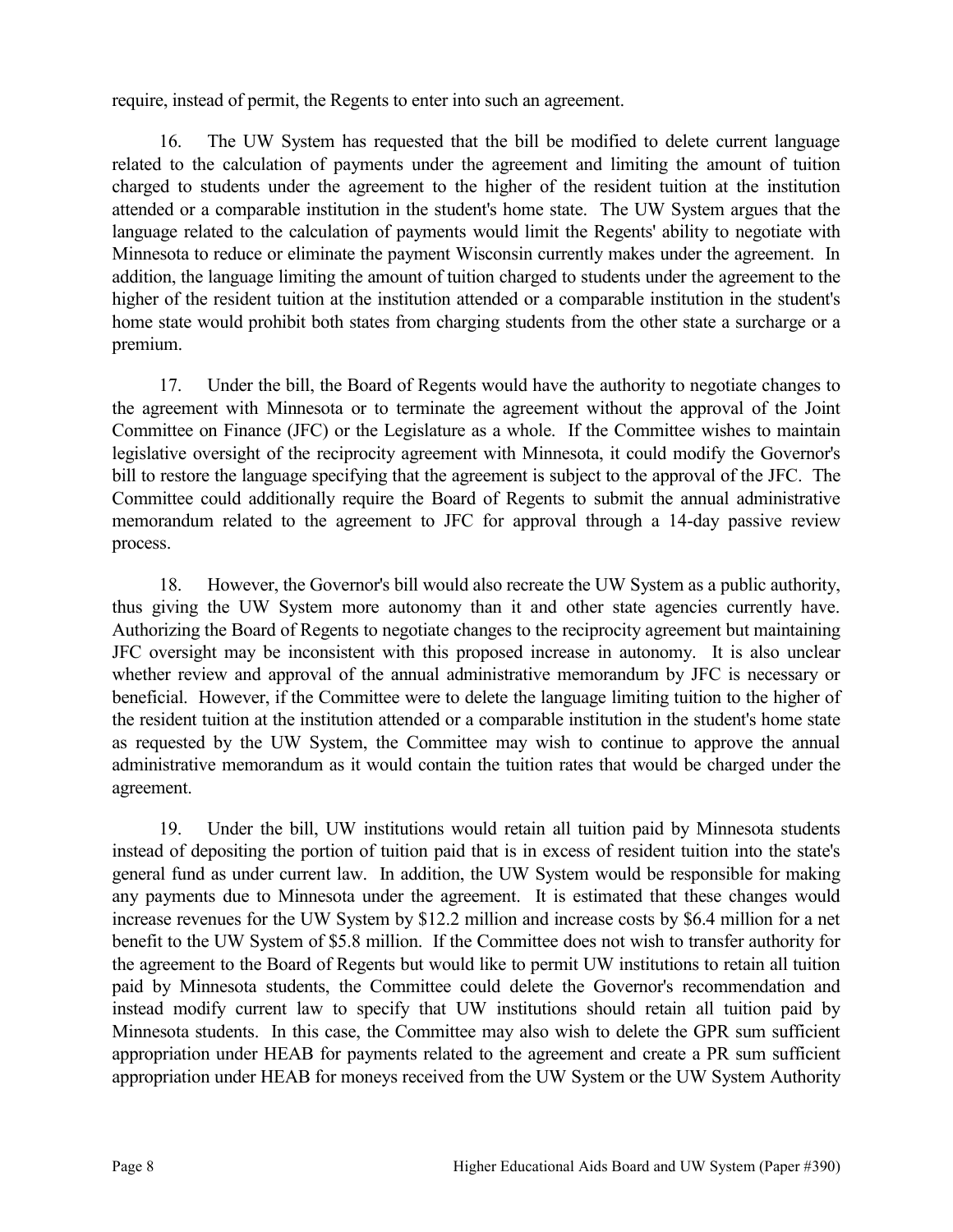for payments related to the agreement. This would require the UW System or the UW System Authority to transfer funds to HEAB for the payment to Minnesota under the agreement. This change could occur on either July 1, 2015, or July 1, 2016.

20. Under the agreement, the payment related to a given academic year is usually made in December of the following fiscal year. For example, HEAB made a payment to Minnesota for the state's obligation under the agreement for the 2013-14 academic year on December 16, 2014. Under the bill, the proposed UW System Authority would not be liable for any reimbursement obligation under the agreement that accrues before July 1, 2016, meaning that the UW System Authority would not be responsible for making the payment to Minnesota for the state's obligation under the agreement for the 2015-16. This payment is expected to be made in December, 2016. However, the bill would also delete the GPR sum sufficient appropriation under HEAB for payments related to the Minnesota-Wisconsin reciprocity agreement on July 1, 2016, which means that HEAB would be unable to make the payment to Minnesota for the 2015-16 academic year in December, 2016. To address this issue, the Committee could delay the deletion of the appropriation under HEAB by one year to July 1, 2017. The appropriation would be estimated at \$6,400,000 GPR in 2016-17.

21. Alternatively, the Committee could modify the bill to delete the language specifying that the UW System Authority would not be liable for any reimbursement obligation under the agreement that accrues before July 1, 2016, in which case the UW System Authority would make the payment due to Minnesota in December, 2016. At that point, UW institutions would have received tuition payments for the fall semester. The additional tuition paid by Minnesota students that would be retained by UW institutions in fall, 2016, is estimated at \$6.1 million which would be \$300,000 less than the estimated payment due to Minnesota in December, 2016.

# **ALTERNATIVES**

# **A. Reimbursement Obligation for 2015-16 (Paid in 2016-17)**

1. Approve the Governor's recommendation, which both eliminates the GPR sum sufficient appropriation on June 30, 2016, and specifies that the UW System Authority would not be liable for this payment. Under this alternative, neither HEAB nor the UW System or the UW System Authority would be responsible for making the payment due to Minnesota in December, 2016.

2. Modify the Governor's recommendation to delete the GPR sum sufficient appropriation under HEAB for payments under the Minnesota-Wisconsin reciprocity agreement on July 1, 2017, instead of July 1, 2016, as under this bill, and estimate that appropriation at \$6,400,000 annually, which would represent a decrease of \$800,000 GPR in 2015-16 and an increase of \$6,400,000 GPR in 2016-17. This would enable HEAB to make a payment to Minnesota for the reimbursement obligation that accrues prior to July 1, 2016.

| ALT A2     | <b>Change to Bill</b> |
|------------|-----------------------|
| <b>GPR</b> | \$5,600,000           |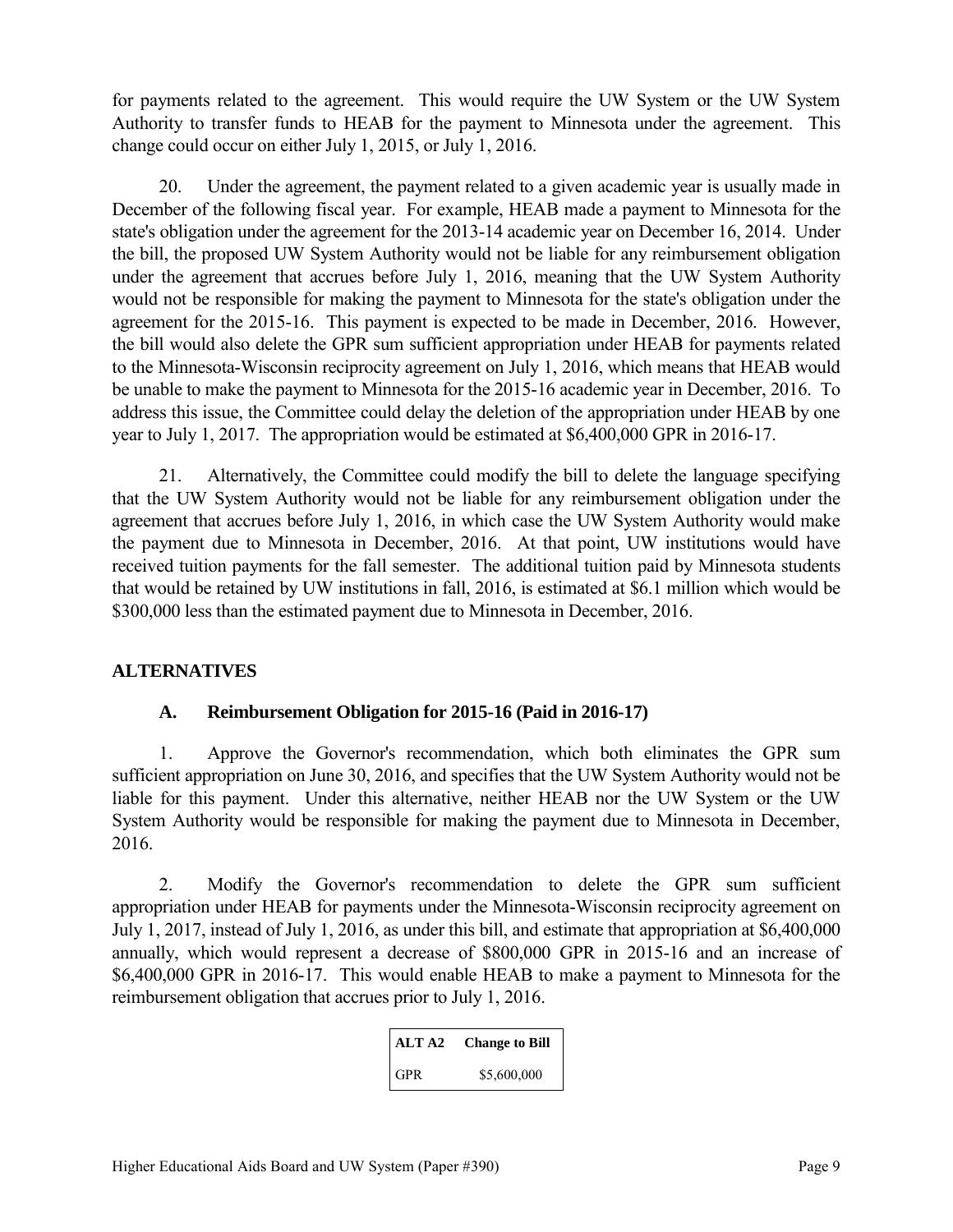3. Modify the Governor's recommendation to delete the bill provision that specifies that the UW System Authority is not liable for the 2015-16 reimbursement obligation. Under this alternative, the UW System or the UW System Authority would be responsible for making the payment required under the agreement in December, 2016. Reestimate GPR funding in 2015-16 by -\$800,000 in 2015-16.

| ALT A3     | <b>Change to Bill</b> |
|------------|-----------------------|
| <b>GPR</b> | $-$ \$800,000         |

# **B. Statutory Provisions Governing Reciprocity Agreement**

Modify the Governor's recommendation to do one or more of the following:

1. Require, instead of permit, the Board of Regents to enter into and administer a student reciprocity agreement with Minnesota;

2. Delete language related to the calculation of payments under the agreement and limiting the amount of tuition charged to students under the agreement to the higher of the resident tuition at the institution attended or a comparable institution in the student's home state;

3. Provide that changes to the agreement would be subject to approval by the Joint Finance Committee as under current law; and/or

4. Require the Board of Regents to submit the annual administrative memorandum related to the agreement to JFC for approval through a 14-day passive review process.

# **C. Retain HEAB Authority Over Reciprocity**

1. Delete the Governor's recommendations. Instead, modify current law to permit UW institutions to retain all of the tuition paid by Minnesota reciprocity students. In addition, delete the GPR sum sufficient under HEAB for payments related to the Minnesota-Wisconsin student reciprocity agreement and create a PR sum sufficient appropriation under HEAB for moneys received from the UW System or UW System Authority for payments under the agreement.

a. Specify that this provision would take effect on July 1, 2015. Delete \$7,200,000 GPR in 2015-16 and provide \$6,400,000 PR annually. Reduce GPR-REV by \$12,240,300 in 2015-16.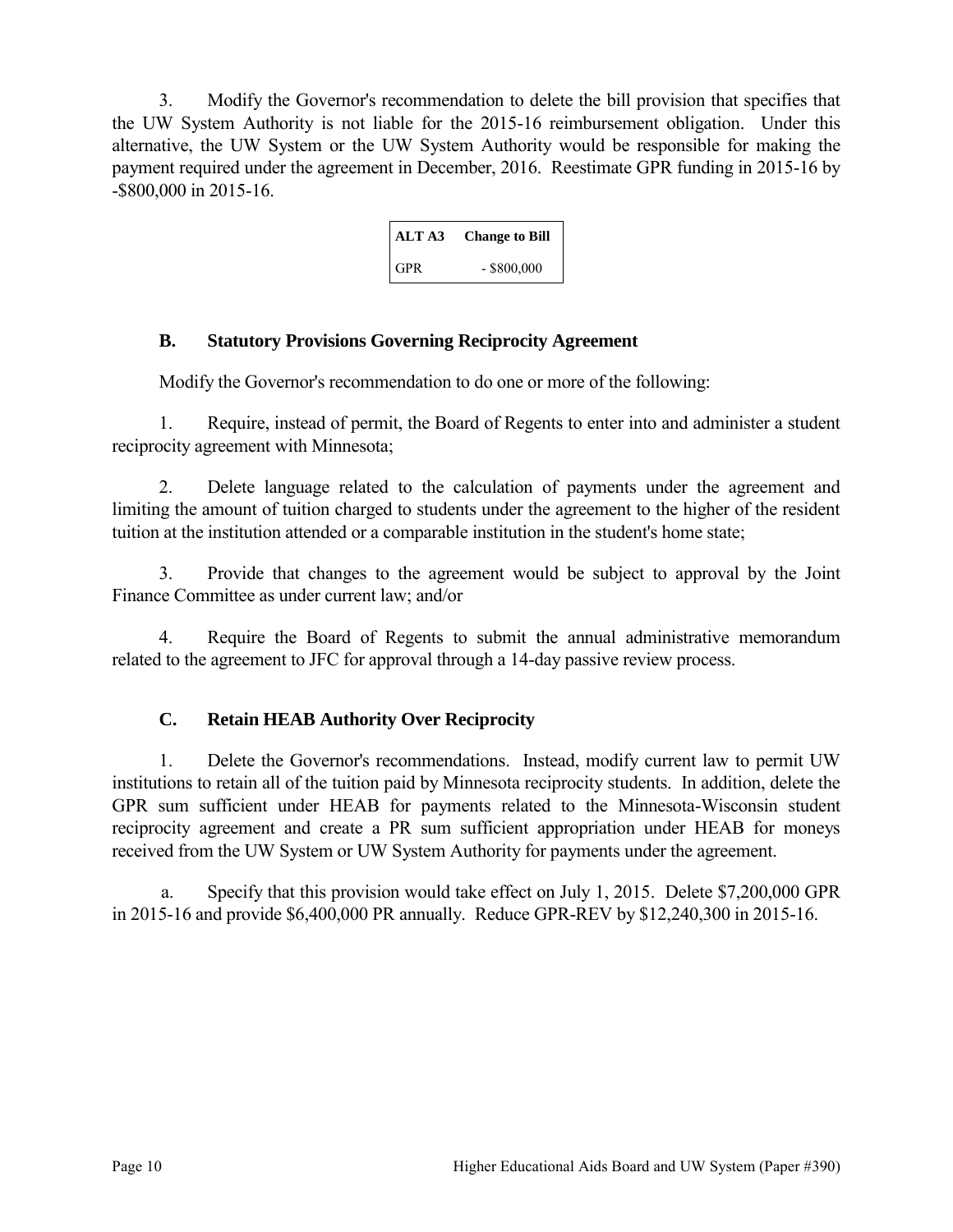| <b>ALT C1a</b>     | <b>Change to Bill</b>                        |
|--------------------|----------------------------------------------|
| GPR<br>PR<br>Total | $-$ \$7,200,000<br>12,800,000<br>\$5,600,000 |
| <b>GPR-REV</b>     | $-12,240,300$                                |
| Net Effect         | GPR Balance - \$5,040,300                    |

b. Specify that this provision would take effect on July 1, 2016. Provide \$6,400,000 PR in 2016-17 and reestimate GPR funding by -\$800,000 in 2015-16.

| <b>ALT C1b</b> | <b>Change to Bill</b> |
|----------------|-----------------------|
| <b>GPR</b>     | $-$ \$800,000         |
| PR             | 6,400,000             |
| Total          | \$5,600,000           |

2. Maintain current law relating to reciprocity. This would reduce estimated funding by \$800,000 GPR in 2015-16 and increase funding by \$6,400,000 GPR in 2016-17. Increase estimated GPR-REV by \$12,240,300 in 2016-17.

| <b>ALT C2</b>                    | <b>Change to Bill</b>     |
|----------------------------------|---------------------------|
| GPR<br><b>GPR-REV</b>            | \$5,600,000<br>12,240,300 |
| Net Effect<br><b>GPR</b> Balance | \$6,640,300               |

Prepared by: Emily Pope Attachments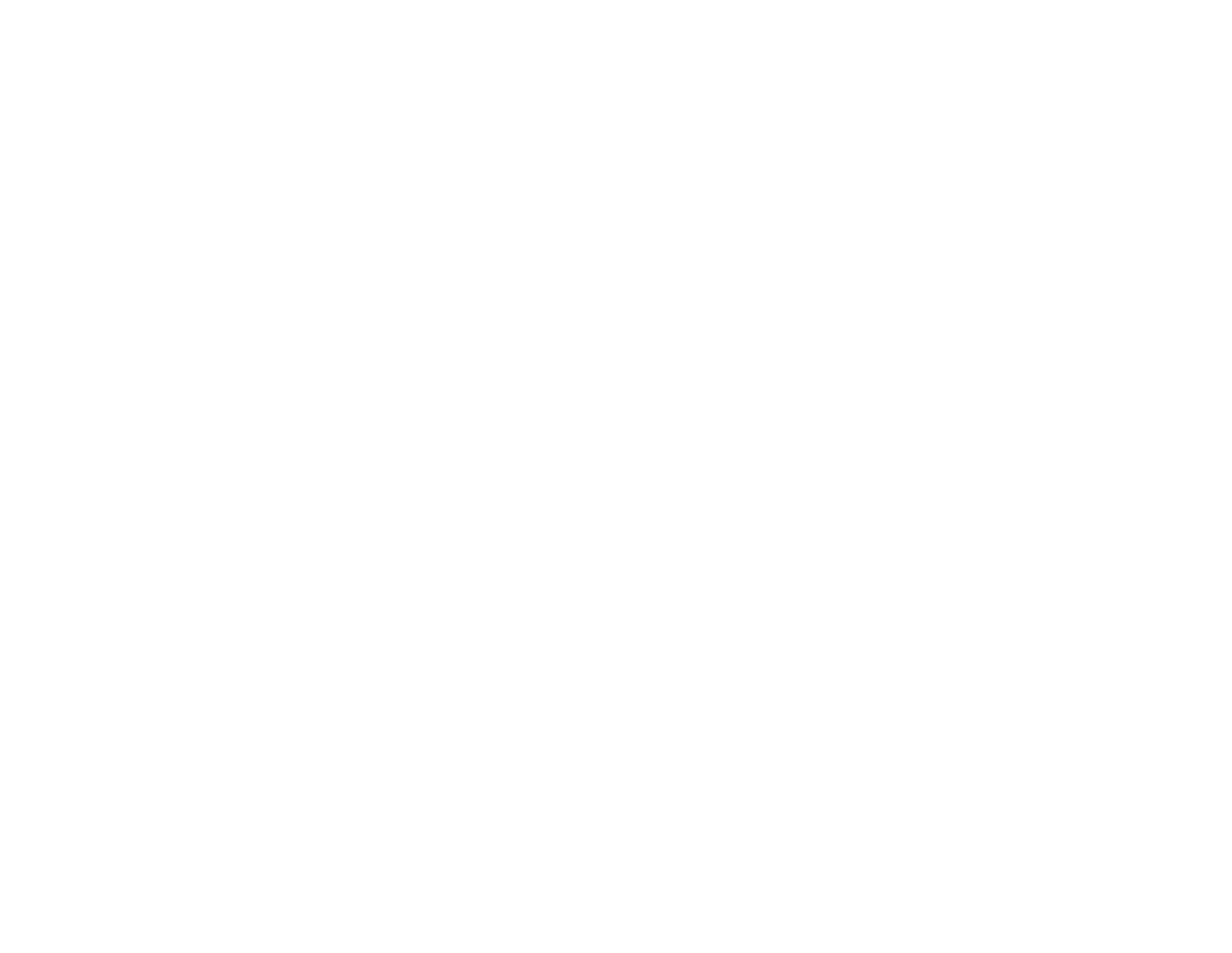# **ATTACHMENT 1**

### **Resident, Reciprocity, and Nonresident Undergraduate Tuition Rates at UW, UM, and MnSCU Institutions for 2014-15\***

|                      | Resident | Reciprocity | Nonresident |                                 | Resident | Reciprocity | Nonresident |
|----------------------|----------|-------------|-------------|---------------------------------|----------|-------------|-------------|
| Madison              | \$9,273  | \$12,060    | \$25,523    | <b>UM-Twin Cities</b>           | \$12,060 | \$12,060    | \$19,310    |
| Milwaukee            | 8,091    | 11,720      | 17,820      | <b>UM-Duluth</b>                | 11,720   | 11,720      | 15,385      |
| Eau Claire           | 7,361    | 7,361       | 14,934      | <b>UM-Crookston</b>             | 10,030   | 10,030      | 10,030      |
| Green Bay            | 6,298    | 6,798       | 13,870      | Bemidji State University        | 7,145    | 7,145       | 7,145       |
| La Crosse            | 7,585    | 7,585       | 15,158      | Century College**               | 4,818    | 4,818       | 4,818       |
| Oshkosh              | 6,422    | 6,798       | 13,995      | Inver Hills Community College** | 4,770    | 4,770       | 4,770       |
| Parkside             | 6,298    | 6,798       | 13,871      | Lake Superior College**         | 4,418    | 4,750       | 8,835       |
| Platteville          | 6,418    | 6,798       | 13,991      | Metro State University**        | 6,329    | 6,825       | 12,914      |
| River Falls          | 6,428    | 6,798       | 14,001      | MN State University-Mankato     | 6,668    | 6,668       | 14,146      |
| <b>Stevens Point</b> | 6,298    | 6,798       | 13,871      | MN State University-Moorhead**  | 6,673    | 6,673       | 13,346      |
| Stout**              | 7,014    | 7,116       | 14,760      | St. Cloud State University**    | 6,584    | 6,675       | 14,226      |
| Superior             | 6,535    | 6,798       | 14,108      | Southwest MN State University** | 6,786    | 6,786       | 6,786       |
| Whitewater           | 6,519    | 6,798       | 14,092      | Winona State University         | 6,866    | 6,866       | 12,366      |
| UW Colleges          | 4,750    | 4,750       | 11,734      |                                 |          |             |             |

\*Only UM and MnSCU institutions that enrolled more than 20 Wisconsin students in fall, 2013, are shown.

\*\* Charges tuition per credit. Tuition shown is for 30 credits.